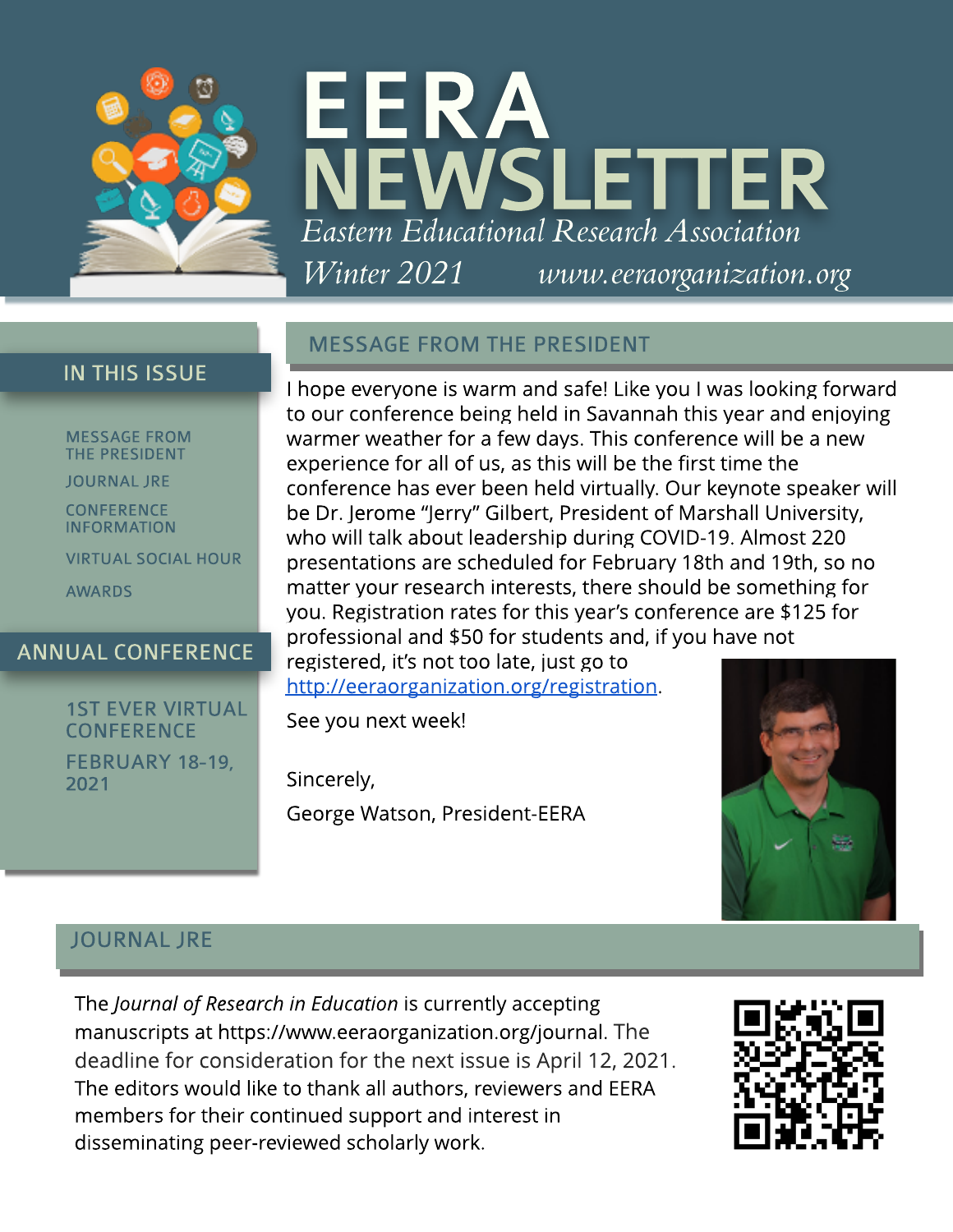

Scan here to see the 2021 conference program !



# MESSAGE FROM THE VICE-PRESIDENT FOR CONFERENCE PLANNING



Hello EERA Members,

I am looking forward to seeing you all virtually in . While I?m disappointed that we will not be meeting in person in the wonderful city of Savannah this year I am glad that we will still be able to meet to share our research, learn new things, and just reconnect a bit. Be well and I'll see you soon!

Jessica Bucholz

# **MESSAGE FROM THE PRESIDENT-ELECT**

While attendees won't get the chance to meet and mingle in person this year, join us for next best thing - the virtual social hour! On Thursday, February 18th, from 7:00 to 8:00 PM (Eastern), pull up a chair and bring your favorite beverage and talk with EERA board members and fellow attendees through the Microsoft Teams platform. No agenda, no presentation, just a nice relaxing time to mix and mingle.

Grace Liang